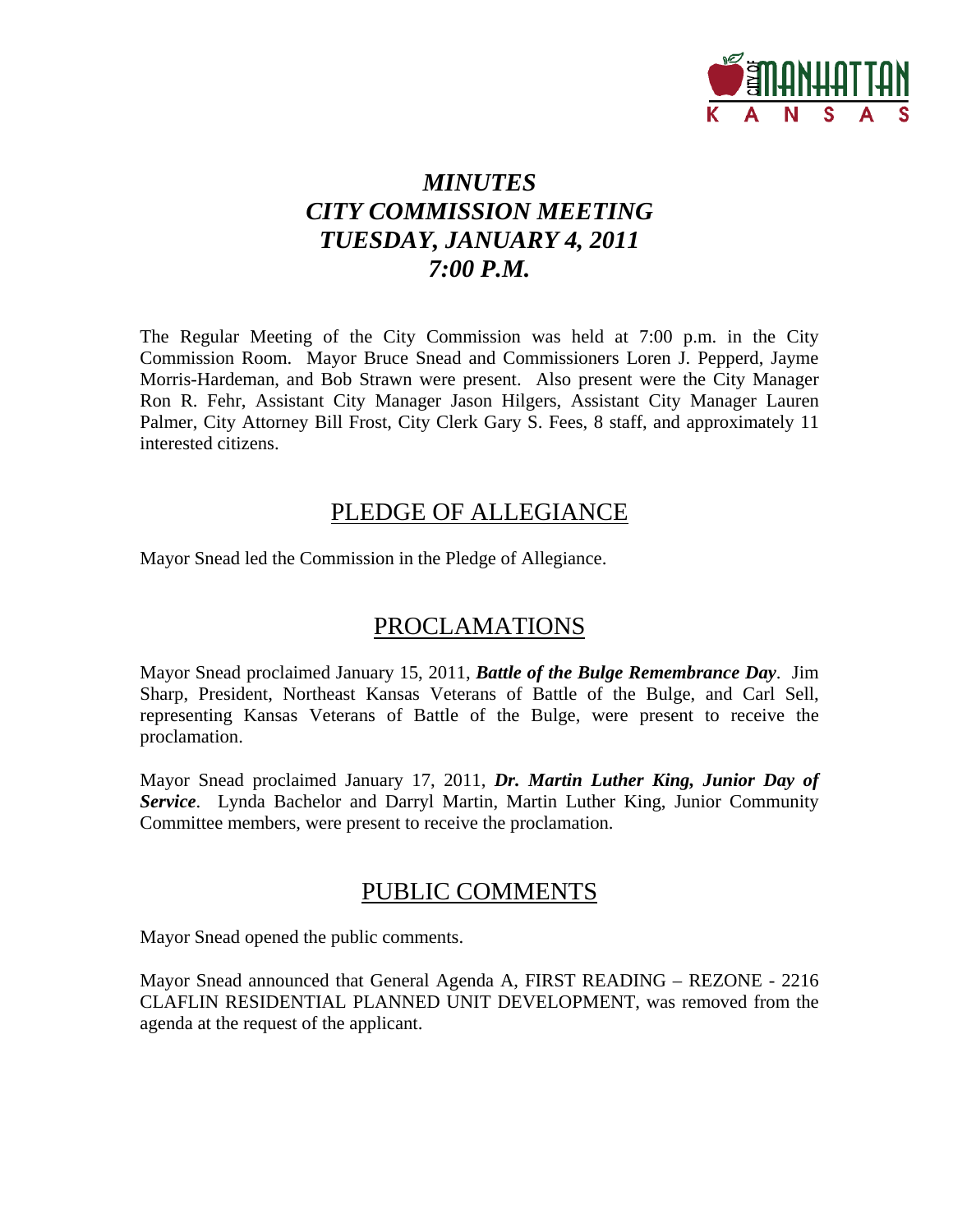## PUBLIC COMMENTS *(CONTINUED)*

Tim Davenport, 3004 Pecanwood Drive, President, Local 2275 Firefighters Union, provided additional information on the Fact Finding Report for the Manhattan Firefighters, requested that the Commission reconsider the findings in the Report, and urged the Commission to support the local firefighters. He then responded to questions from the Commission regarding the budget and availability of adequate funds.

Ron Fehr, City Manager, responded to questions from the Commission on the negotiation process and provided additional clarification on the item.

Mike Nelson, 722 Humboldt Street, asked about the proposed change in time for the Fourth of July and shooting of fireworks.

Mayor Snead informed Mr. Nelson that he can comment on the item when it is discussed during the General Agenda.

Hearing no other comments, Mayor Snead closed the public comments.

## COMMISSIONER COMMENTS

Commissioner Pepperd voiced support in welcoming The Big Red One, Major General Brooks, and headquarters staff back to Fort Riley.

Commissioner Strawn mentioned the recent salute by a Kansas State University football player during the bowl game in New York City. He stated that it is perfectly appropriate to salute as we pledge allegiance to the United States of America flag and to let people know that you are a veteran.

Mayor Snead provided an overview of items mentioned during the Discussion/Briefing Session held prior to the City Commission Legislative Meeting. The Commission discussed agenda changes with General Agenda A being removed from the agenda at the request of the applicant; discussed the annual Legislative Breakfast event scheduled for January 6, 2011, at 7:30 a.m., in the City Commission Room; discussed the Commission Retreat and Goal Setting Session scheduled for Friday, January 7, 2011, starting at 9:00 a.m., at Colbert Hills; discussed agenda items for the upcoming Joint City/County meeting scheduled for Thursday, January 20, 2011; discussed the National League of Cities Conference in March; expressed a desire to attend Riley County Commissioner Mike Kearns recognition on Thursday, January 6, 2011; received an update from Commissioner Morris-Hardeman on the upcoming transit meeting; discussed gender identity and scheduling related to the discrimination ordinance; and discussed various meeting and calendar related items.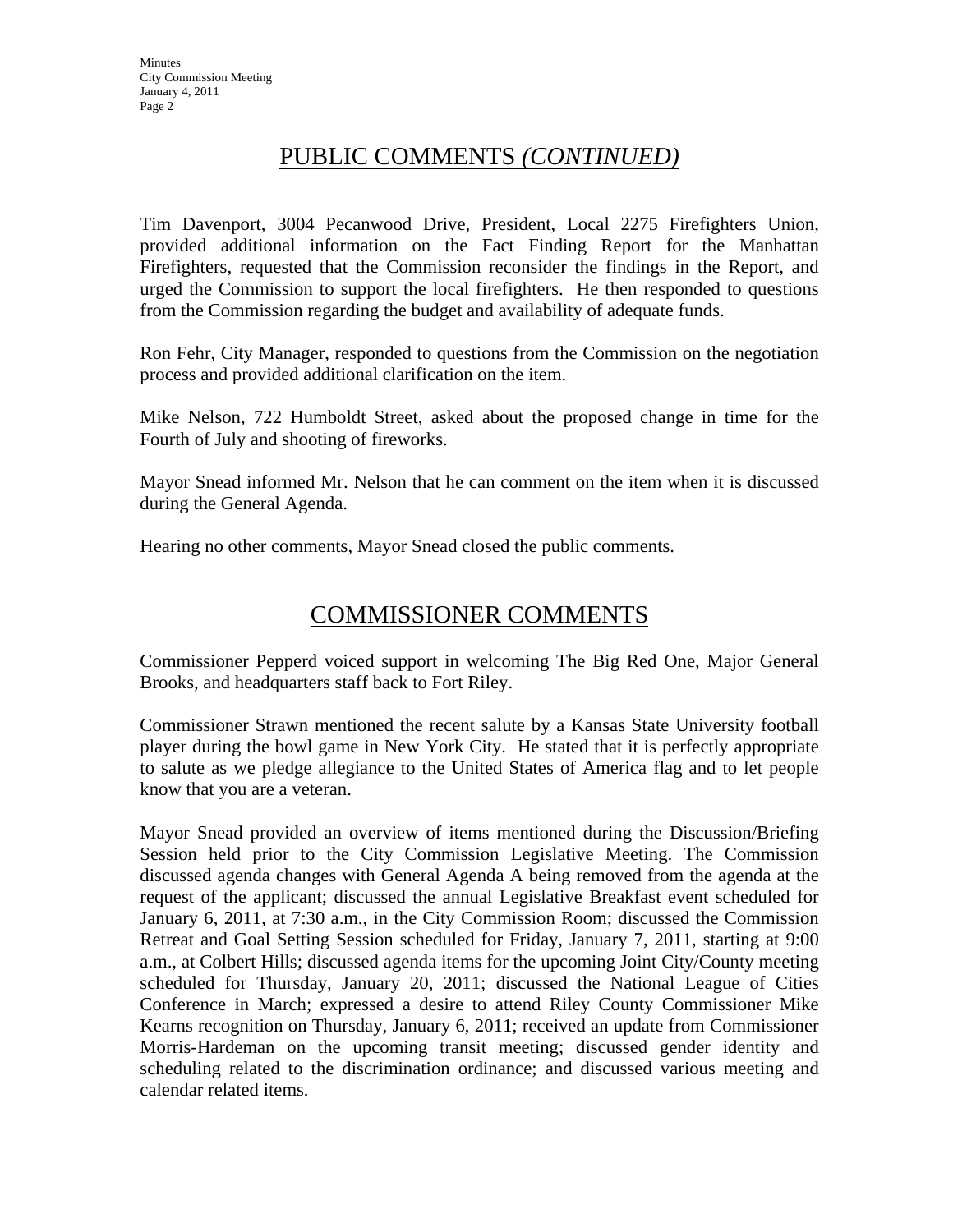## COMMISSIONER COMMENTS *(CONTINUED)*

Commissioner Morris-Hardeman announced that she has enjoyed her service on the City Commission, but would not seek re-election in April 2011. She stated that she spends approximately 50 hours a month as a City Commissioner and needs to spend more time with her family.

## CONSENT AGENDA

(\* denotes those items discussed)

#### **MINUTES**

The Commission approved the minutes of the Special City Commission Meeting held Tuesday, December 14, 2010.

#### **CLAIMS REGISTER NO. 2657**

The Commission approved Claims Register No. 2657 authorizing and approving the payment of claims from December 15, 2010, to December 28, 2010, in the amount of \$5,609,112.37.

#### **LICENSES**

The Commission approved an annual Cereal Malt Beverage On-Premises License for Hunam Chinese Restaurant, 1304 Westloop Place; and an annual Cereal Malt Beverage Off-Premises License for Kangolf, Inc., 800 Anneberg Circle.

#### **\* ORDINANCE NO. 6872 – 2011 SALARY RANGES**

The Commission did not approve Ordinance No. 6872 establishing the City employees' salary ranges for 2011.

### **FIRST READING – EMINANT DOMAIN PROCEEDINGS – 3RD STREET OPENINGS (ST0806, ST0807)**

The Commission approved first reading of an ordinance authorizing the commencement of eminent domain proceedings to acquire the property interests by condemnation for the opening of 3rd Street at Leavenworth and Pierre Streets (ST0806, ST0807).

#### **\* RESOLUTION NO. 010411-A – CONSENT TO AMEND INTEREST RATES – GTM SPORTSWEAR, INC. BONDS**

Commissioner Strawn stated that he would abstain from the item as his son is President of GTM Sportswear.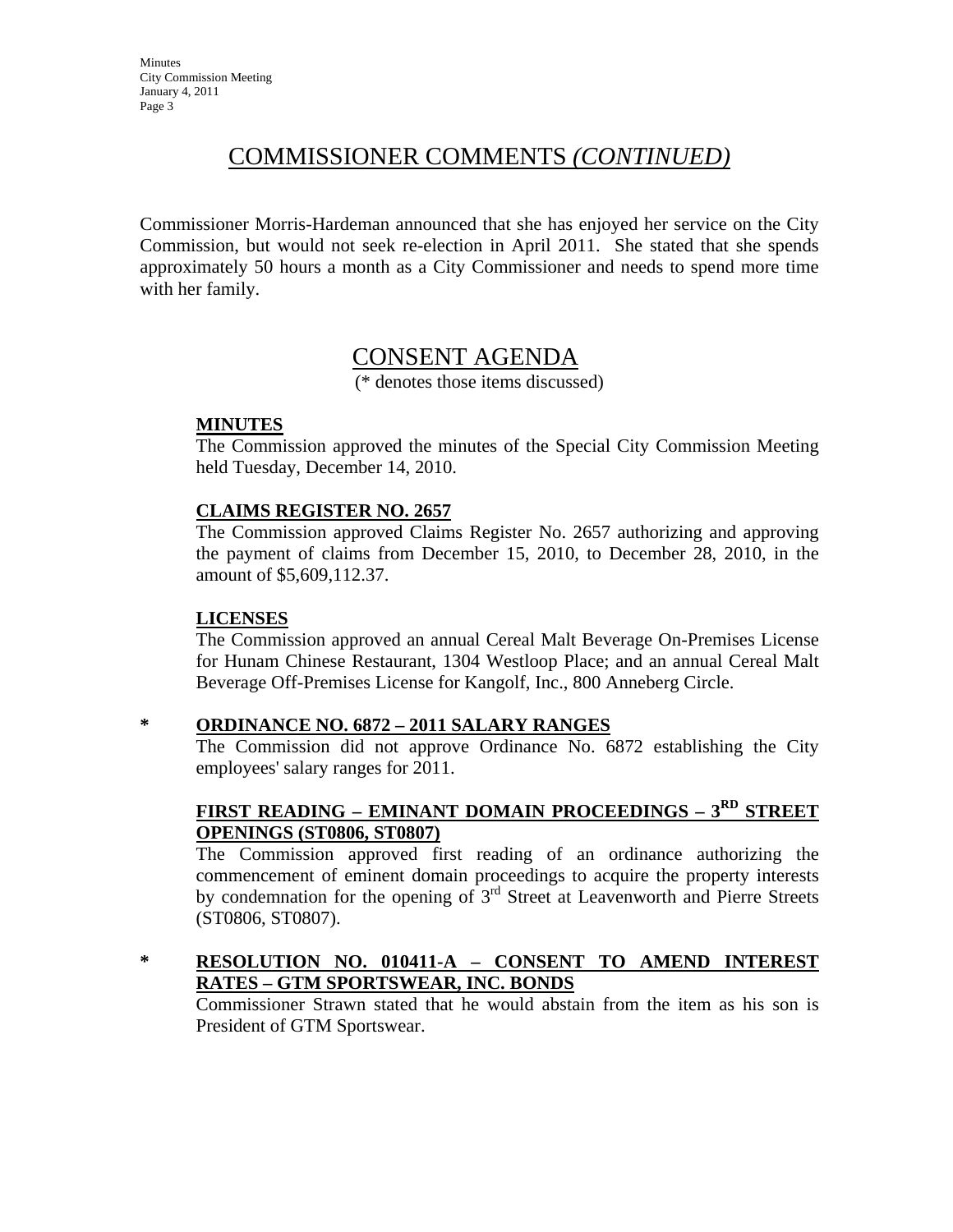## CONSENT AGENDA *(CONTINUED)*

#### **\* RESOLUTION NO. 010411-A – CONSENT TO AMEND INTEREST RATES – GTM SPORTSWEAR, INC. BONDS** *(CONTINUED)*

The Commission approved Resolution No. 010411-A to consent to amend the interest rates of bonds issued for GTM Sportswear, Inc., and authorized the Mayor and City Clerk to execute the amended bond documents.

#### **BOARD APPOINTMENTS**

Mayor Snead encouraged citizens from the dental community to participate on the Riley County-Manhattan Health Board.

The Commission approved appointments by Mayor Snead to various boards and committees of the City.

#### *Aggieville Business Improvement District Advisory Board*

Appointment of Jeff Koenig, 1126 Moro Street, to a three-year term. Mr. Koenig's term begins immediately and will expire December 31, 2013.

Appointment of Jeff Denney, 3553 Dempsey Road, to a three-year term. Mr. Denney's term begins immediately and will expire December 31, 2013.

#### *Bicycle Advisory Committee*

Re-appointment of Susanne Kufahl, 2030 Tecumseh Road, to a three-year Riley County-Manhattan Health Department term. Ms. Kufahl's term begins immediately and will expire October 31, 2013.

#### *Municipal Audit Committee*

Appointment of Adam Glendening, 313 Brookway Drive, to a three-year Citizen-At-Large term. Mr. Glendening's term begins immediately, and will expire December 31, 2013.

#### *Riley County-Manhattan Health Board*

Re-appointment of Paul Benne, 1915 Crescent Drive, to a two-year Citizen-At-Large term. Mr. Benne's term will begin February 1, 2011, and will expire January 31, 2013.

Re-appointment of Doug Kinney, 2902 Tatarrax Drive, to a two-year Public Health/Environmental term. Mr. Kinney's term will begin February 1, 2011, and will expire January 31, 2013.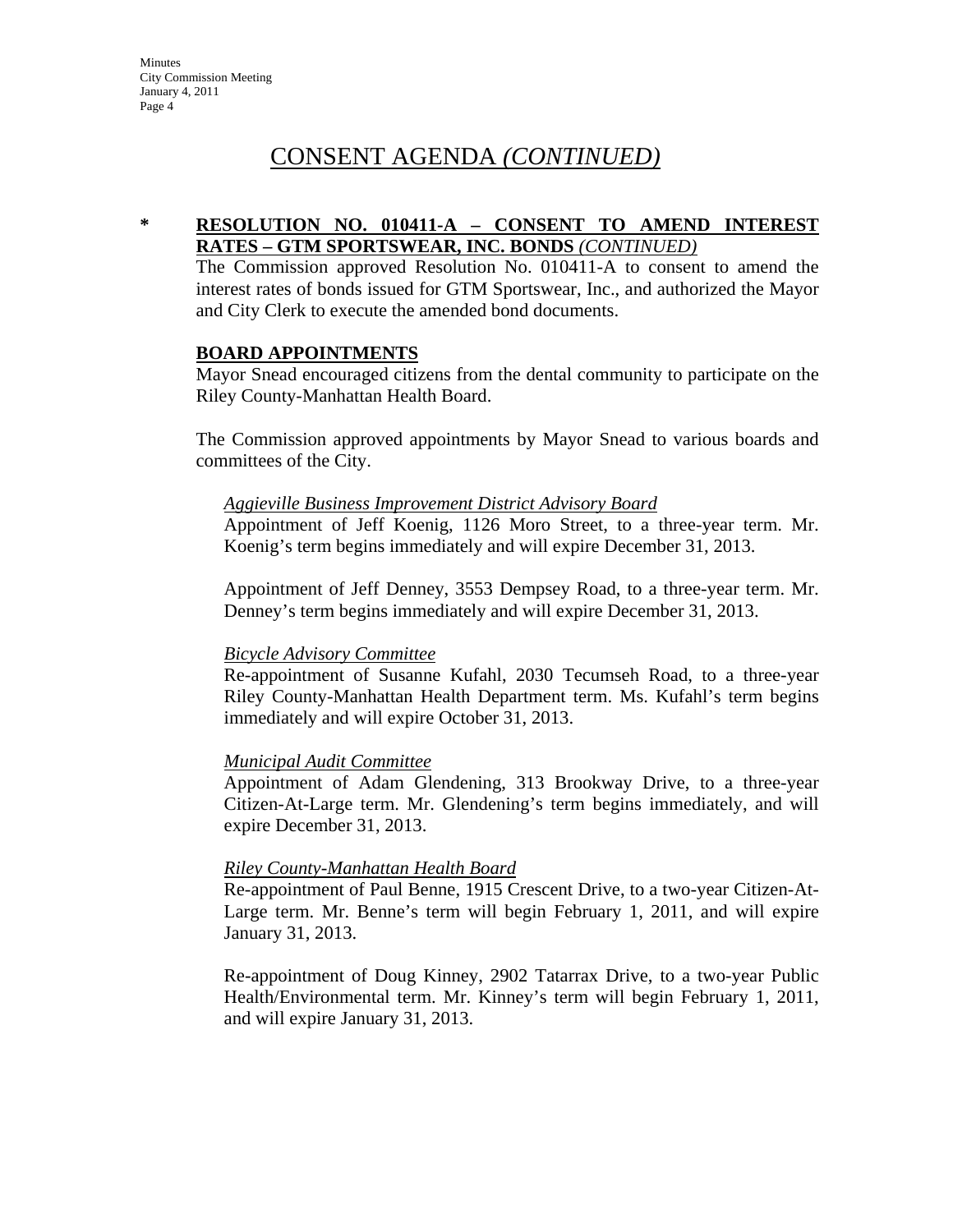# CONSENT AGENDA *(CONTINUED)*

After discussion, Commissioner Morris-Hardeman moved to approve the consent agenda, as read. Commissioner Pepperd seconded the motion. On a roll call vote, motion carried 4-0, with the exception of Item D, ORDINANCE NO. 6872 – 2011 SALARY RANGES, which failed  $2 - 2$ , with Commissioners Pepperd and Strawn voting against the item, and with the exception of Item F, RESOLUTION NO. 010411-A – CONSENT TO AMEND INTEREST RATES – GTM SPORTSWEAR, INC. BONDS, which carried 3-0-1, with Commissioner Strawn abstaining from the item.

# GENERAL AGENDA

### **FIRST READING – REZONE - 2216 CLAFLIN RESIDENTIAL PLANNED UNIT DEVELOPMENT**

Item was removed from the agenda at the request of the applicant.

#### **FIRST READING - SPECIAL EVENTS AND RELATED PERMITS CHANGES**

Lauren Palmer, Assistant City Manager, provided background information on the item and presented the proposed changes to the block party permit, special event permit, special event permit with alcohol, assembly permit, noise permit, fireworks display, fireworks stand, and insurance requirements. She then responded to questions from the Commission regarding the definition of a special event and stated that all applicants, including nonprofits, will be charged the application fee for using City streets.

After discussion of the Commission, there was a consensus among the Commission to not allow any beverages served, provided, or consumed within the permitted area in glass containers (for special events with alcohol).

Ron Fehr, City Manager, and Lauren Palmer, Assistant City Manager, provided additional information and clarification on the special events permit with alcohol and potential locations. They then responded to additional questions from the Commission and provided clarification on block party permits.

Lauren Palmer, Assistant City Manager, provided clarification on the proposed hours for fireworks and enforcement provisions.

Ron Fehr, City Manager, responded to questions regarding fireworks display permits and clarified that the current permitting process is for the item to go before the City Commission for approval and stated that this process would continue.